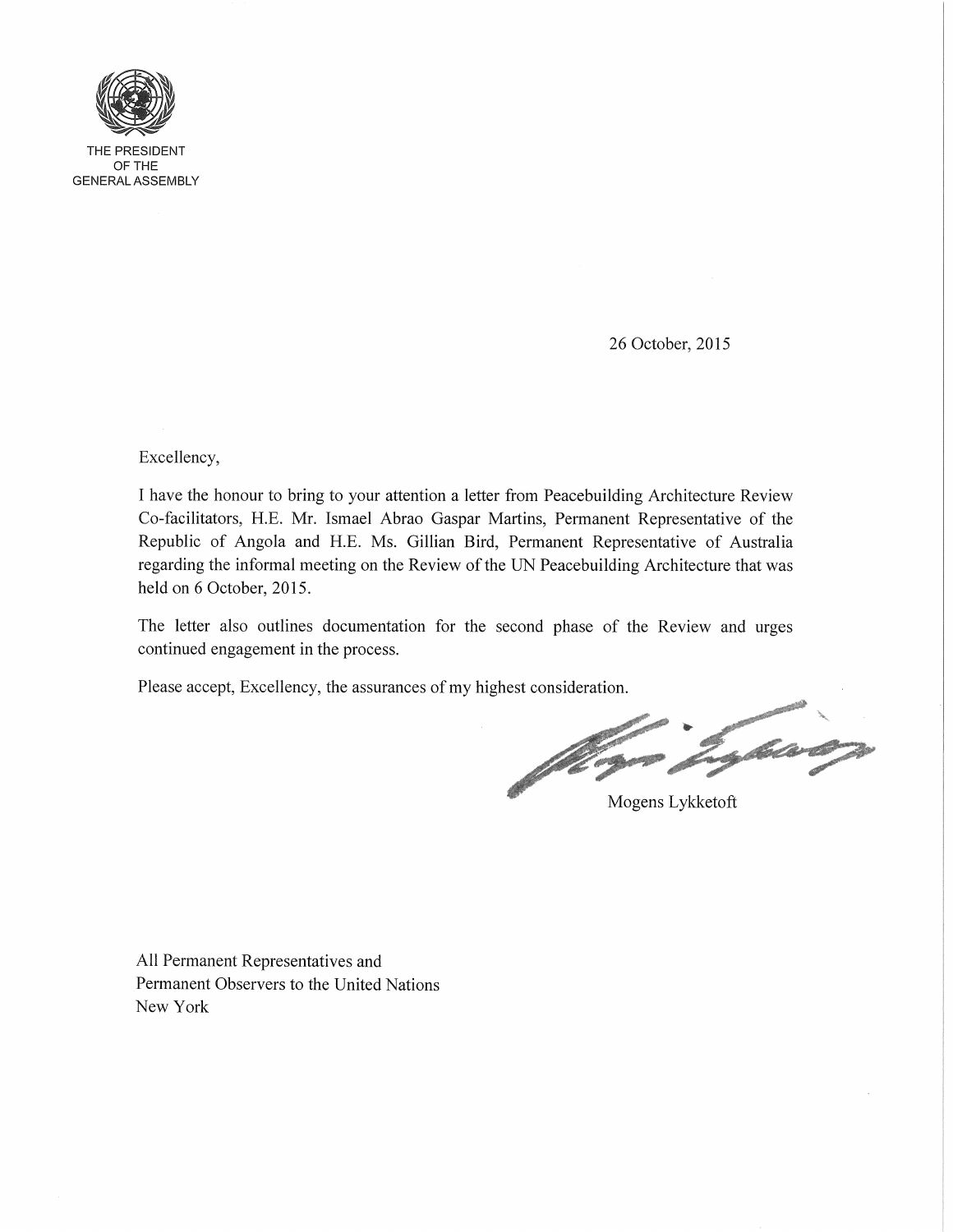



21 October 2015

Excellencies,

With reference to our letter dated 2 October 2015, allow us to express our deep gratitude for your encouragement of the Membership's participation in the Informal Meeting on the Review of the. U.N. Peacebuilding Architecture, organized on 6 October 2015.

This informal meeting provided an opportunity for us, as Co-facilitators of the Review, to explain to delegations the proposed timeframe and programme of work for the second stage of the review process. It further allowed us the privilege to hear Member States' general views on the recommendations of the report of the Advisory Group of Experts (AGE), entitled "The Challenge of Sustaining Peace", and the expectations for the outcome of the process.

The high attendance at this informal meeting, as well as the strong support voiced by several delegations both on the report of the AGE and the proposed work programme has been an encouraging message; deepening our enthusiasm to carry out and conclude a successful, inclusive and transparent process. A Co-facilitators' Summary, containing the key messages put forward by delegations at the meeting, has been uploaded to the newly launched website for the review process, accessible at http://www.un.org/en/peacebuilding/2015 review/.

His Excellency Mr. Mogens Lykketoft President of the General Assembly New York

His Excellency Mr. Román Oyarzun Marchesi President of the Security Council New York